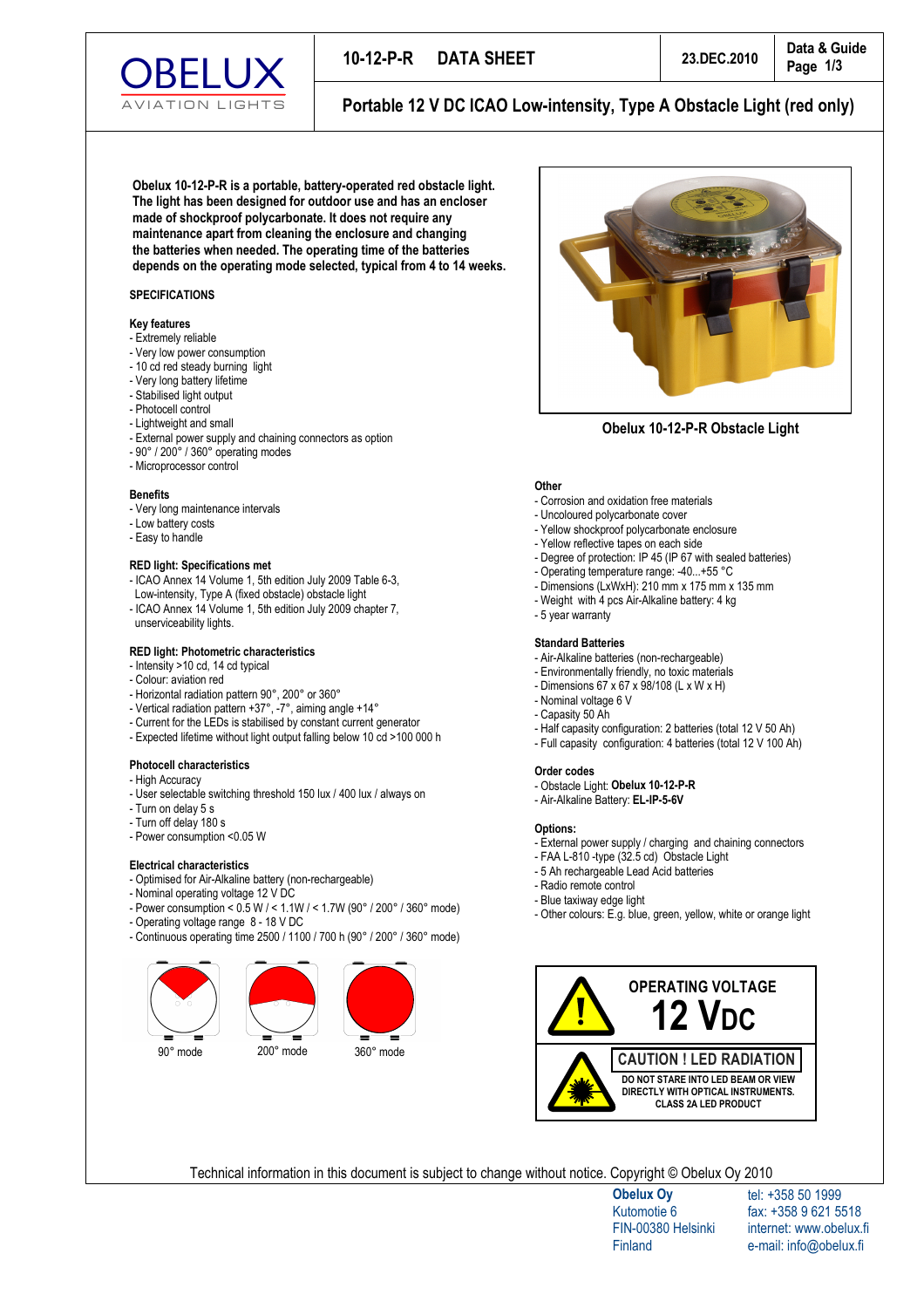

Portable 12 V DC ICAO Low-intensity, Type A Obstacle Light (red only)



Battery configuration

# **INSTALLING BATTERIES**

10-12-P-R has been optimised for use of Air-Alkaline batteries with a nominal operating voltage of 6 V, 50 Ah. The batteries are installed as shown in the above figures. The operating time needed defines whether you need two or four batteries.

After the batteries have been inserted and the cover closed, the following default settings are active:

| - POWER:     | ΟN           |
|--------------|--------------|
| - MODE:      | $90^{\circ}$ |
| - PHOTOCELL: | OFF          |
| - FLASH:     | OFF          |

The settings can be easily changed from the control panel on the cover of the light. When the light is switched off, the latest settings are stored into the memory of the light. When the cover is opened again, the default settings are restored.



Obelux 10-12-P-R Obstacle Light Control Panel



# **CONTROL PANEL SWITCHES**

## **POWER ON / OFF**

When switched OFF, the current consumption of the light is about 0.4 mA (3.4 Ah / year), which enables the lights to be stored with the batteries installed. The red LOW BATT indicator light starts flashing when the battery voltage has decreased below 7.8 V. A voltage level that low means that also the light output level starts decreasing.

# MODE 90° / 200° / 360°

For selecting horizontal radiation pattern. For example, when marking runway ends at airports, narrow radiation patterns can be selected and consequently, the light's operating time extended.

Current consumption and continuous operating times when using 4 x 50 Ah batteries in different modes:

| $90^{\circ}$ |        | 39 mA 2500 h (104 days) |
|--------------|--------|-------------------------|
| $200^\circ$  | 88 mA  | 1100 h (45 days)        |
| $360^\circ$  | 137 mA | 700 h (29 days)         |

Technical information in this document is subject to change without notice. Copyright © Obelux Oy 2010

**Obelux Oy** Kutomotie 6 FIN-00380 Helsinki Finland

tel: +358 50 1999 fax: +358 9 621 5518 internet: www.obelux.fi e-mail: info@obelux.fi